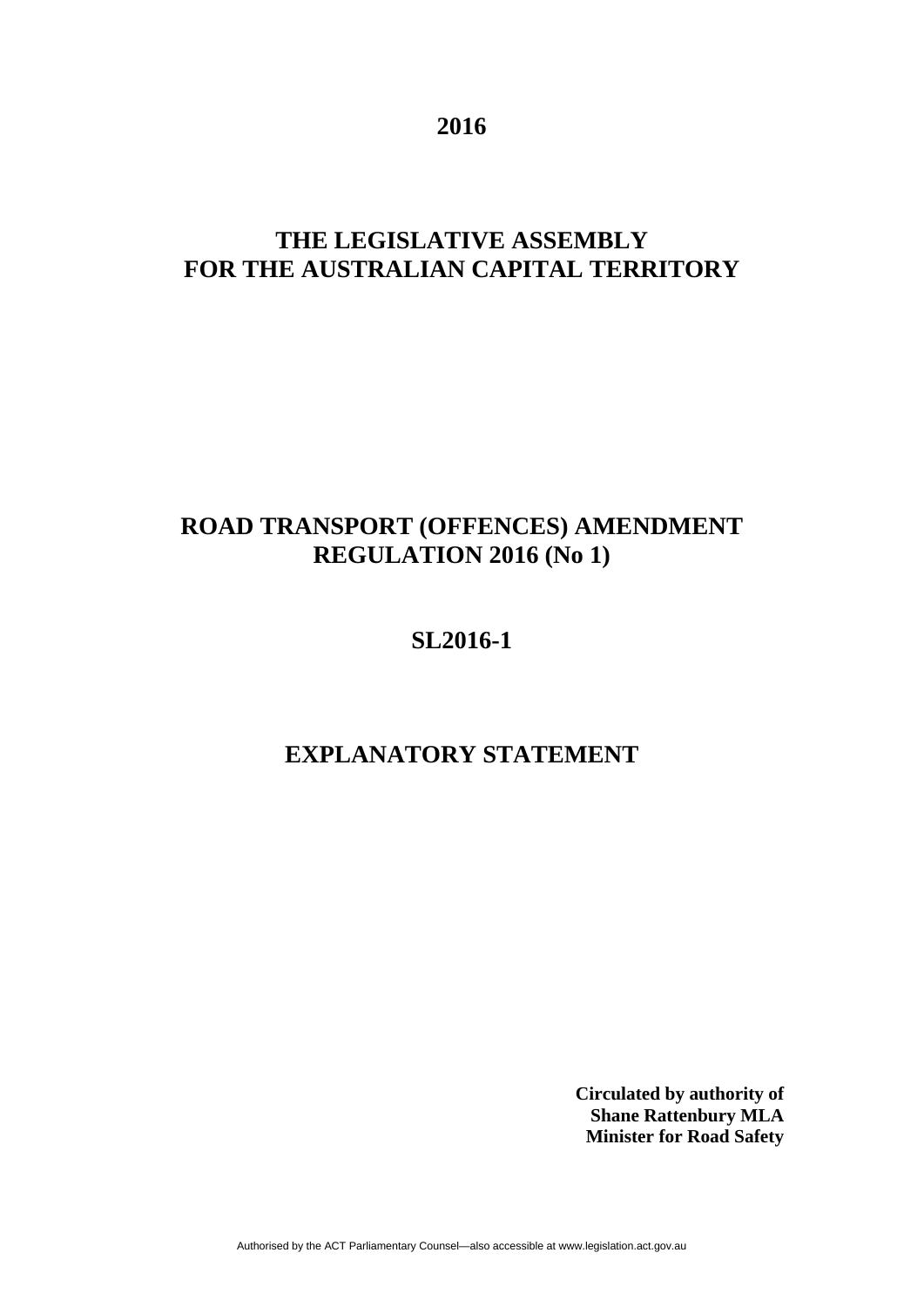## **ROAD TRANSPORT (OFFENCES) AMENDMENT REGULATION 2016 (No 1)**

### **Introduction**

This explanatory statement relates to the *Road Transport (Offences) Amendment Regulation 2016 (No 1)* (the regulation). It has been prepared in order to assist the reader of the regulation. This explanatory statement must be read in conjunction with the regulation. It is not, and is not meant to be, a comprehensive description of the regulation. What is said about a provision is not taken as an authoritative guide to the meaning of a provision, this being a task for the courts.

### **Outline**

This regulation amends the *Road Transport (Offences) Regulation 2005* (the offences regulation).

A primary purpose of the offences regulation is to describe maximum court imposed, and infringement notice, penalties applicable for offences against the road transport law and the *Heavy Vehicle National Law (ACT)* (the HVNL).

The purpose of the regulation is to describe penalties for new offences created through amendment of the HVNL through the *Heavy Vehicle National Law Amendment Act 2015*. Additionally, the regulation aligns penalties in the offences regulation with those applicable under the HVNL, and increases penalties for offences that are effectively ACT penalties that were not increased with similar local penalties in August 2015.

## **Operation and amendment of the Heavy Vehicle National Law**

The *Heavy Vehicle National Law (ACT) Act 2013* (the Act) which commenced on 10 February 2014 provides that the Heavy Vehicle National Law set out in the schedule to the Queensland Act, as amended from time to time, applies as a territory law, as modified by schedule 1 of the Act, and as so applying may be referred to as the *Heavy Vehicle National Law (ACT)* (the HVNL).

Regulations under the HVNL are published on the NSW legislation register.

Maintenance of the national heavy vehicle legislation is the responsibility of the National Transport Commission (NTC), and is subject to approval by the Transport and Infrastructure Council (the Council) comprised of each State and Territory Government's Transport and Infrastructure portfolio Ministers.

Where the Council approves an amendment to the HVNL, that amendment is progressed through the Queensland Parliament and, in the case of the ACT, adopted automatically.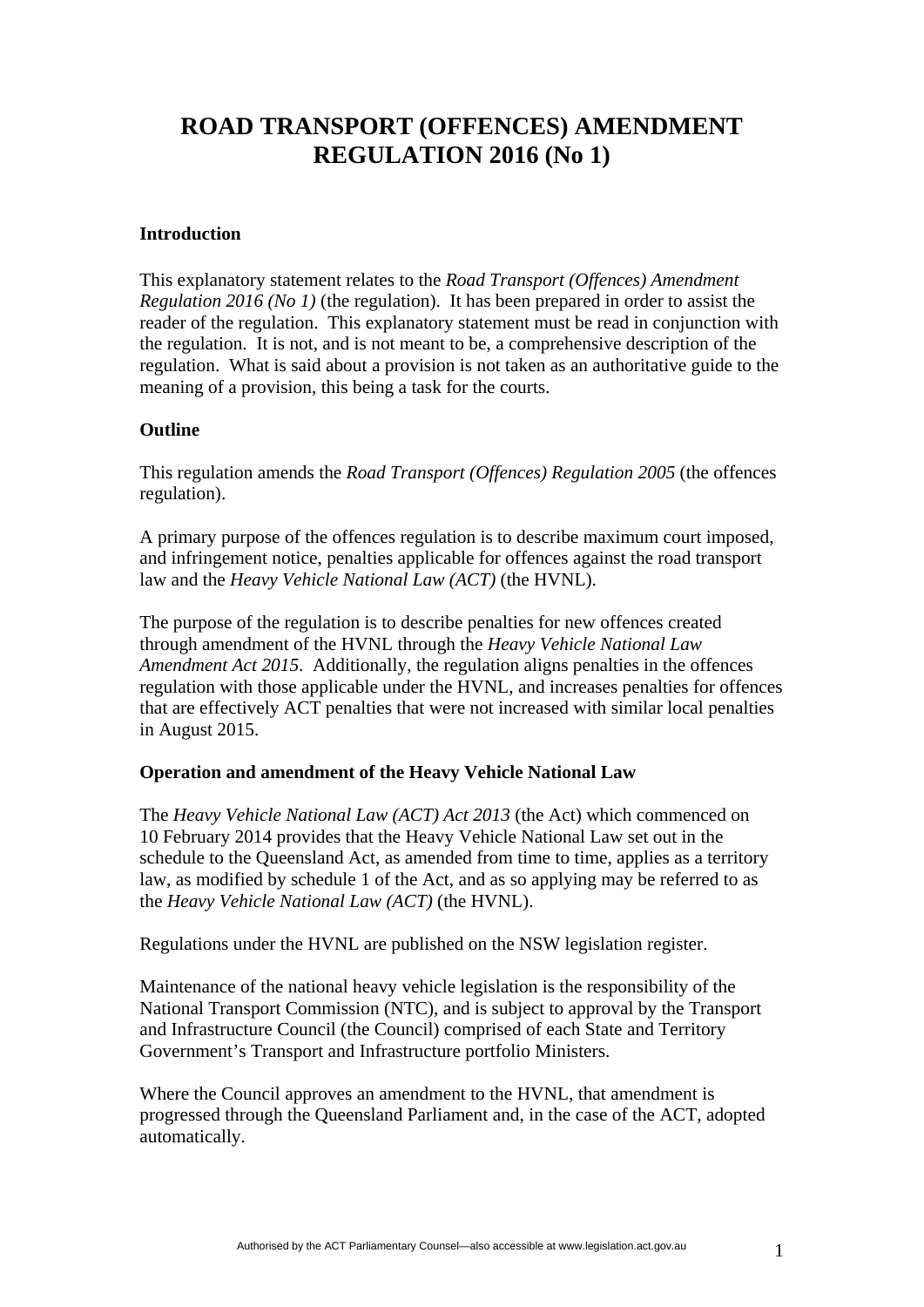### **Amendments by the regulation**

Maximum court imposed penalty amounts are prescribed by the HVNL. The HVNL also prescribes indexation arrangements for penalties under the HVNL. Penalties for new offences are described in the HVNL and then indexed as prescribed by the HVNL. The HVNL provides that maximum court imposed penalties for offences under regulations under the HVNL should not exceed \$4,000. For ease of reading in the ACT, the penalties in column 4 of the regulation mirror the HVNL penalty including indexation as advised by the National Heavy Vehicle Regulator.

Infringement notices issues under the HVNL are issued under the infringement arrangements of each participating jurisdiction and need to be prescribed by each jurisdiction. As such the offences regulation needs to describe infringement notice penalties for all HVNL offences applicable in the ACT. The Transport and Infrastructure Council agreed that infringement notice penalties should not be more than 10% of the maximum court imposed penalty. The infringement penalties in column 5 of the regulation reflect the 10% limit.

There are two exceptions to the above. These relate to offences against sections 567A and 567B of the HVNL which are effectively local provisions relating to the driver of a heavy vehicle not producing a driver licence when requested to do so by an authorised officer and the responsible person for a heavy vehicle not disclosing the identity of a driver in the form of a written statement when required to do so by an authorised officer. These are effectively local provisions and the offence and infringement penalties for these offences have been aligned with the similar offences in the road transport law as increased in August 2015 when most road transport law offences were increased.

The regulation promotes greater uniformity of the penalties under the HVNL by aligning infringement penalties with those of other participating jurisdictions.

This regulation does not engage or limit human rights.

### **Notes on Clauses**

### **Clause 1 Name of regulation**

This is a formal provision that sets out the name of the regulation.

### **Clause 2 Commencement**

This is a formal provision that provides for the commencement of the regulation. The regulation commences on the latter of the day after notification, or 6 February 2016.

## **Clause 3 Legislation amended**

This clause lists the legislation to be amended by the regulation. This regulation will amend the *Road Transport (Offences) Regulation 2005.*

## **Clause 4 Schedule 1**

This clause substitutes parts 1.2A and 1.2B of the existing schedule 1 with revised parts that incorporate all the adjusted penalties for offences under the HVNL. The adjusted amounts are set out in columns 4 and 5 of the table in parts 1.2A and 1.2B.